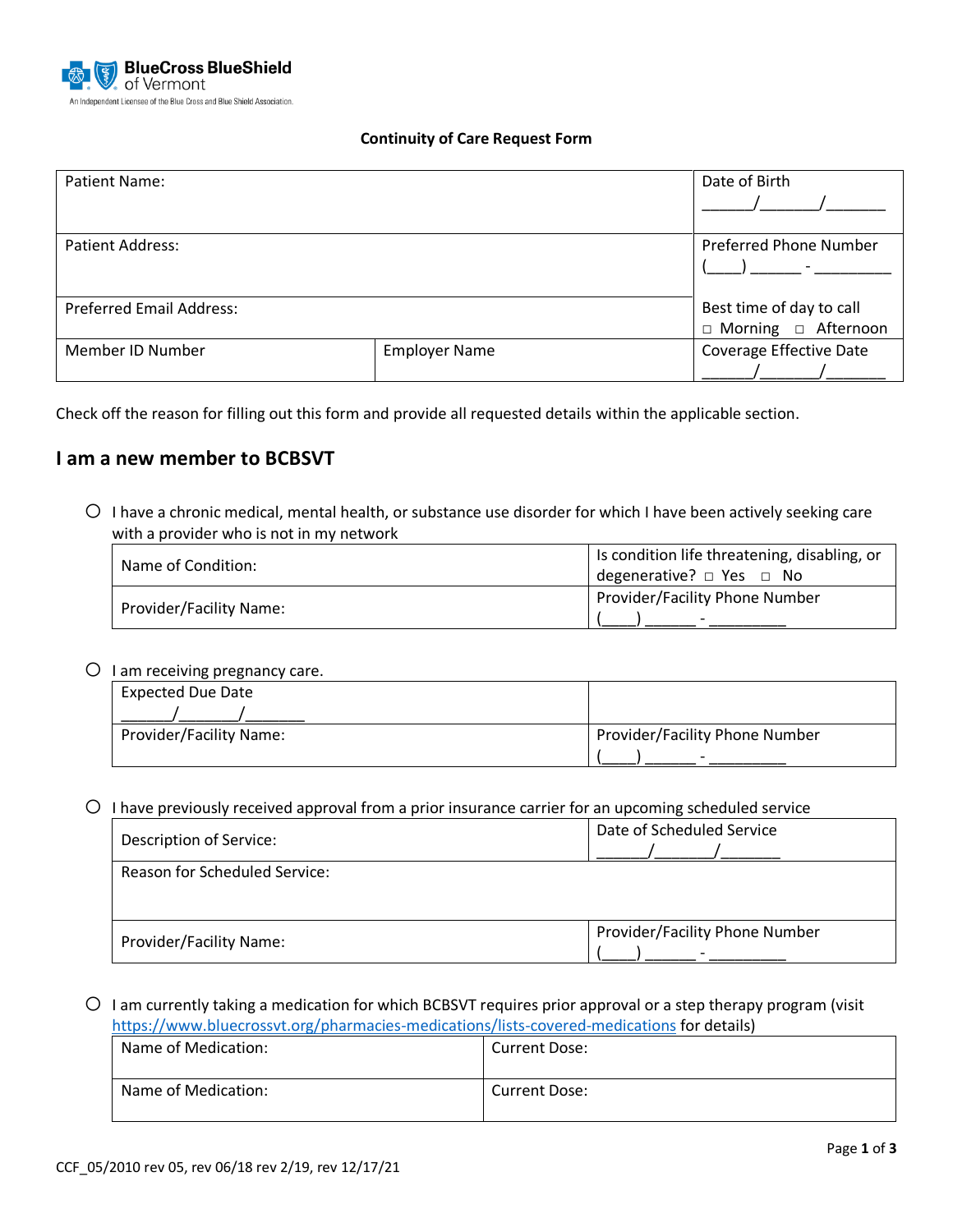

# **I am an existing member of BCBSVT**

#### $\bigcirc$  BCBSVT sent me notification that a provider I'm seeing is no longer in my network

| Name of Condition:      | Is condition life threatening, disabling, or<br>degenerative? $\Box$ Yes $\Box$ No |
|-------------------------|------------------------------------------------------------------------------------|
| Provider/Facility Name: | Provider/Facility Phone Number<br>$\overline{\phantom{0}}$                         |

#### $O$  I am receiving pregnancy care

| <b>Expected Due Date</b> |                                |  |
|--------------------------|--------------------------------|--|
|                          |                                |  |
| Provider/Facility Name:  | Provider/Facility Phone Number |  |
|                          | $\overline{\phantom{0}}$       |  |

### **For all other circumstances, please speak to your provider or contact our customer service team at the number listed on the back of your ID card to learn how to submit a request for prior approval.**

I hereby authorize Blue Cross and Blue Shield of Vermont (BCBSVT), its subsidiaries, employees, officers, and agents to use the information set out above or in any attachments hereto to contact my provider(s) on my behalf in order to obtain the necessary information to manage and determine my health benefits and to discuss clinical information related to the coordination of my health care.

I authorize my health care provider(s) to provide BCBSVT with all the information and records, which could be given to me upon request. This may include medical or mental health information, and information related to treatment for alcohol or drug abuse and/or sexually transmitted disease(s).

The purpose of providing this information to BCBSVT is to coordinate my health care and determine health care benefits.

I understand that the authorized person(s) who receives my protected health information under this authorization may further disclose the protected health information, and it may no longer be protected by federal health information privacy laws. However, BCBSVT and my provider(s) are obligated to protect my protected health information consistent with state and federal laws.

Unless revoked, this authorizations is valid from the date of my signature until the date I am no longer insured by BCBSVT or upon the date written below (if any), whichever occurs first. This authorization will automatically terminate upon my death.

This authorization shall terminate on (specify date, if applicable) \_\_\_\_\_\_\_\_\_\_\_\_

I understand that I may revoke this authorization at any time by mailing *written* notice of my revocation to BCBSVT, ATTN: Privacy Officer, PO Box 186, Montpelier, VT 05601. I understand that revocation of this authorization will not affect any action BCBSVT, its subsidiaries, affiliates, employees, officers and agents including, but not limited to, Express Scripts Inc. and Vermont Collaborative Care, LLC took in reliance on this authorization before it received my written notice of revocation.

| Signature of Patient:         |                                 | Date. |  |
|-------------------------------|---------------------------------|-------|--|
|                               | (if patient is age 12 or older) |       |  |
| Signature of Parent/Guardian: |                                 | Date. |  |
|                               | $\cdots$                        |       |  |

*(if patient is under age 12)*